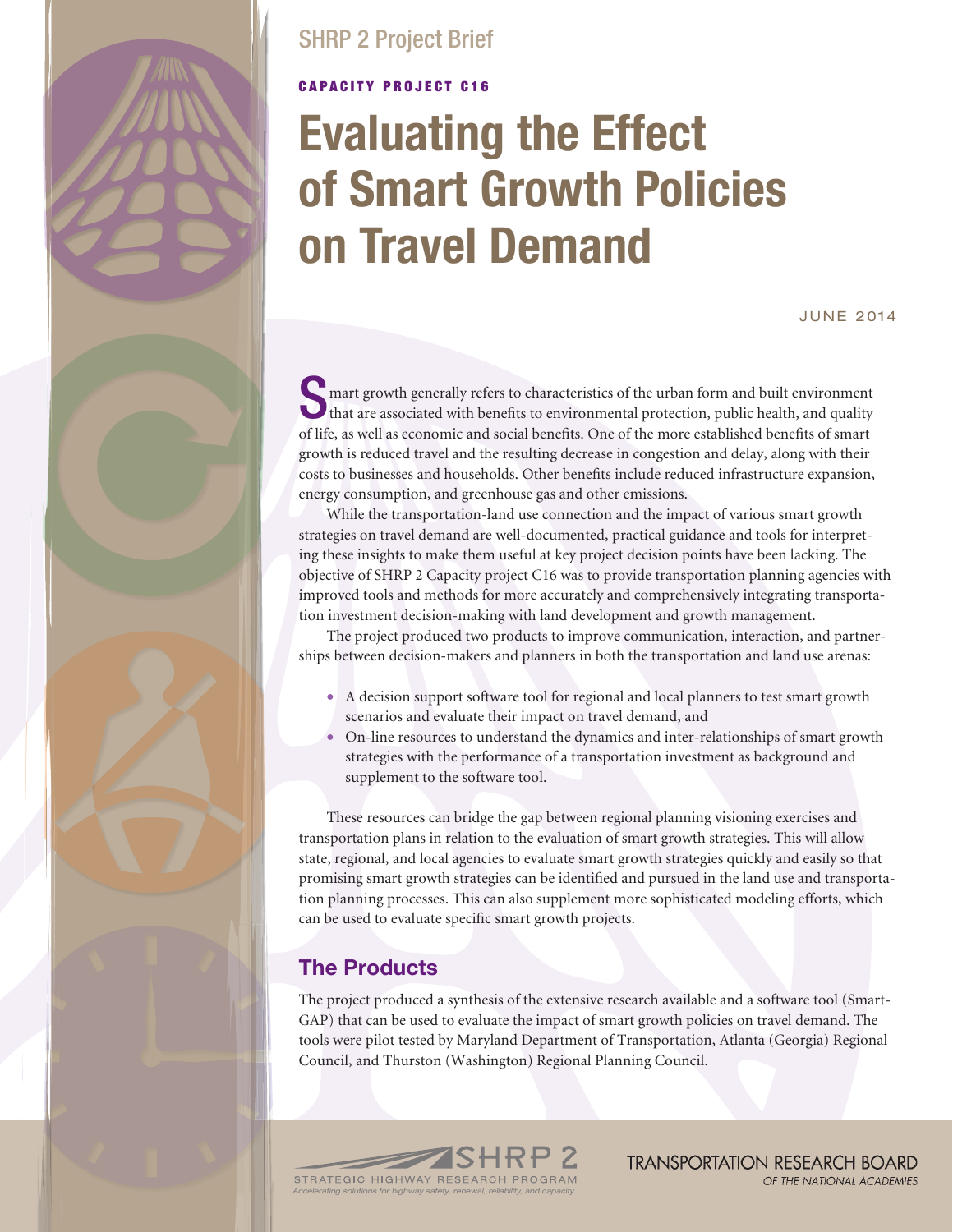#### *Table 1. Summary of Background Research Assessment*

| <b>TOPIC</b>                                        | <b>WELL-ESTABLISHED RELATIONSHIPS</b>          | <b>GAPS IN RESEARCH</b>                                                                                                                                |
|-----------------------------------------------------|------------------------------------------------|--------------------------------------------------------------------------------------------------------------------------------------------------------|
| Built environment impact on peak<br>auto demand     | Impact on daily travel                         | Impact by time of day                                                                                                                                  |
| Mobility by mode and purpose                        | Impact on daily travel                         | Impact by trip purpose                                                                                                                                 |
| Induced traffic and induced growth                  | Capacity expansion on an expanded<br>facility  | Route, time-of-day shifts and modes shifts, induced shifts, new<br>destinations, growth shifts; effects of operational improvements,<br>land use plans |
| Relationship between smart growth<br>and congestion | Localized effects                              | Macro-level or regional effects                                                                                                                        |
| Smart growth and freight                            | Freight is necessary for population<br>centers | Impacts of loading docks, truck routing, full-cost pricing, freight<br>facilities and crossings, inter-firm cooperation, stakeholder<br>communication  |

The research identified well-established relationships between smart growth strategies and various impacts for five topic areas that would be valuable in the evaluation of smart growth strategies. In addition, gaps in the existing research were identified because they represent useful capabilities in the SmartGAP software, although not all gaps could be filled in the initial version. Table 1 identifies the relationships and gaps.

#### **SmartGAP Planning Tool**

SmartGAP evaluates regional scenarios based on changes in the built environment, travel demand, transportation supply, and transportation policies being considered.

It is a robust statistical package that tracks the characteristics of individual households and firms in a region and determines the travel demand from these characteristics. This tool was designed to address as many of the limitations identified in the research as possible and to fill a gap in the set of available tools.

Currently, SmartGAP can provide information on the following changes in the regional system:

- **Built Environment**–changes to the urban form (e.g., proportion of population and employment living in mixed use areas, transit oriented developments, or rural/greenfield areas)
- **Travel Demand**–changes in population demographics (age structure), changes in personal income, changes in firms by size or industry, relative amounts of development occurring in urban core, close-in communities, suburban or rural areas, population and employment densities, auto and

light truck proportions by year, induced demand – short term impacts

- **Transportation Supply**–amounts of regional transit service, amounts of freeway and arterial capacity
- **Policies**–pricing (vehicle miles traveled charges or parking pricing programs), ITS strategies for freeways and arterials, demand management (vanpool, telecommuting, ridesharing, and transit pass programs)

SmartGAP evaluates a series of performance metrics resulting from smart growth scenarios: community impacts, travel impacts, environmental and energy impacts, financial and economic impacts, and location impacts. These provide a rich assessment of each scenario at a regional scale and SmartGAP is flexible in how the place types are applied in each region. All of the input data can be developed from available data sources, which are provided with the application. If a regional agency has local data, they can be used in place of the data in the system. To allow for wide distribution, the software was developed using "R," an open-source statistical package.

SmartGAP is designed to be easy to setup and use, so smaller planning agencies with fewer staff resources can make use of it. Larger planning agencies can take advantage of the processing speed and relative ease of use to run multiple scenarios for screening purposes before more complex and time-consuming integrated land use and travel demand forecasting models are needed

### **The Pilot Tests**

Three pilot tests were undertaken to evaluate the usability of the software, whether it was difficult to develop input data, whether the software's output metrics were clear and useful,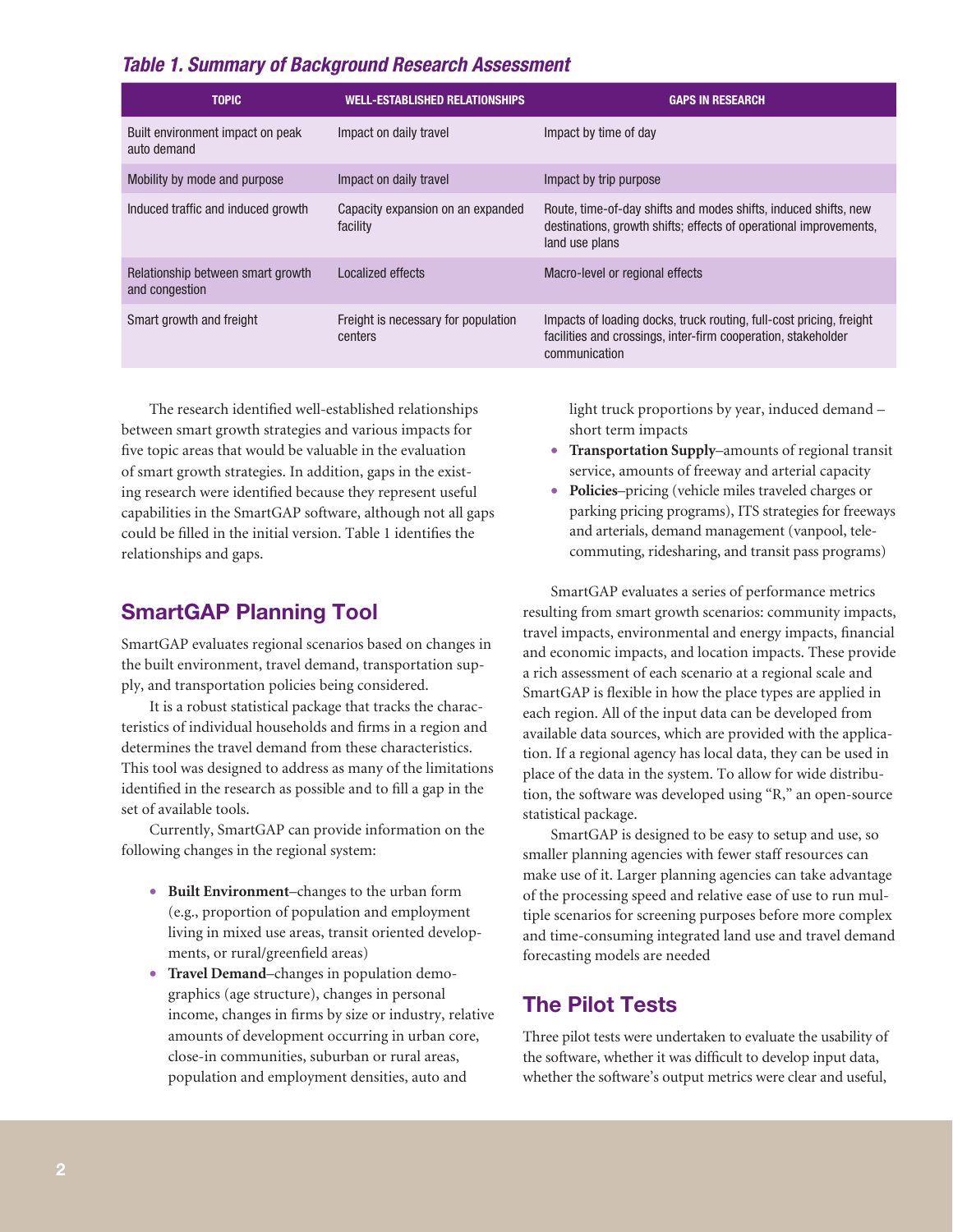and if the results were reasonable. To provide a range of feedback, three agencies of varying sizes were selected:

- Thurston Regional Planning Council (TRPC) in Washington State represents a small-to-medium sized metropolitan planning organization (MPO)
- Atlanta Regional Commission (ARC) in Georgia represents a large MPO, and
- Maryland Department of Transportation (MDOT) represents a state department of transportation (DOT).

The agencies were provided with the SmartGAP software, a draft of the user's guide, and preprocessed census population and county business pattern data to simplify some of the base year model inputs. Once the agencies had installed the software and run the included demonstration model, they were asked to run eight standard scenarios and submit the results. Table 2 shows the scenarios.

Pilot test results appear to be reasonable and consistent, with varying degrees of sensitivity to policy changes depending on the level of growth predicted in a region, the existing distribution of land uses,

The SmartGAP software and a user guide are available at http://www.trb.org/main/blurbs/168842.aspx. The final report, The Effect of Smart Growth Policies on Travel Demand (SHRP 2 Report S2-C16-RR), is available at http:// www.trb.org/Main/Blurbs/168761.aspx. The report includes two technical appendices: Performance Metrics and Application Tools (Appendix A) providing more detail from the background research, and Smart Growth Area Planning Tool (SmartGAP) Documentation (Appendix B) providing more detail on the individual models in SmartGAP to support Chapter 3.

SmartGAP will also be available through PlanWorks (formerly TCAPP, online at transportationforcommunities. org), which will be released by the Federal Highway Administration in 2014.

#### *Table 2. Scenarios for Pilot Testing*

| <b>SCENARIO</b>                                                           | <b>LAND USE</b>                                                                                     | <b>TRANSPORTATION</b>     | <b>POLICY</b>                  |
|---------------------------------------------------------------------------|-----------------------------------------------------------------------------------------------------|---------------------------|--------------------------------|
| 1. Baseline                                                               | <b>Baseline</b>                                                                                     | <b>Baseline</b>           | <b>Baseline</b>                |
| 2. Increase transit supply                                                | <b>Baseline</b>                                                                                     | $+20\%$ in transit supply | <b>Baseline</b>                |
| 3. Increase roadway supply                                                | <b>Baseline</b>                                                                                     | + 20% in roadway supply   | <b>Baseline</b>                |
| 4. Add ITS                                                                | <b>Baseline</b>                                                                                     | <b>Baseline</b>           | $+20\%$ in lane miles with ITS |
| 5. Shift 10% growth to more dense<br>areas                                | Shift 10% Population & Employment to<br>close-in community, 10% to Urban Core<br>from Suburban Area | <b>Baseline</b>           | <b>Baseline</b>                |
| 6. Shift 20% growth to more dense<br>areas                                | Shift 20% Population & Employment to<br>close-in community, 20% to Urban Core<br>from Suburban Area | <b>Baseline</b>           | <b>Baseline</b>                |
| 7. Shift 30% growth to more dense<br>areas                                | Shift 30% Population & Employment to<br>close-in community, 30% to Urban Core<br>from Suburban Area | <b>Baseline</b>           | <b>Baseline</b>                |
| 8. Shift 30% growth to more dense<br>areas and add ITS and transit supply | Shift 30% Population & Employment to<br>close-in community, 30% to Urban Core<br>from Suburban Area | $+20\%$ in transit supply | $+20\%$ in lane miles with ITS |